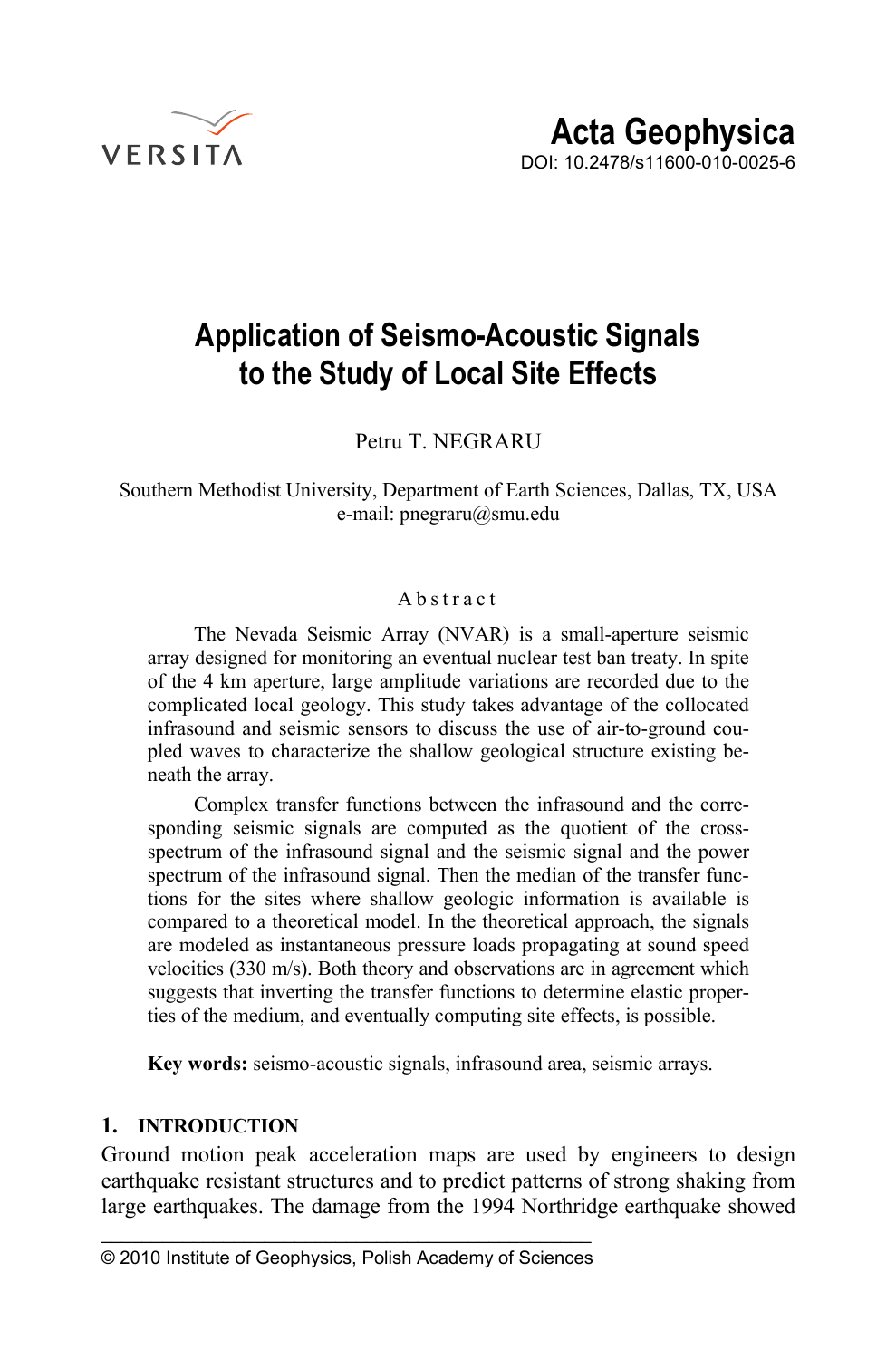irregular patterns across the Los Angeles area. Pockets of severely damaged buildings were located within 1 km of largely undamaged areas. This difference in damage was attributed to differences in the local site responses. Although the idea of high site amplification over short distances is widely accepted, a significant work on the topic has started only recently.

Extensive work has been done on quantifying the local site effects, with direct applications in engineering studies (seismic microzonation or prediction of earthquake strong motion). The common practice is to find site amplification factors based on the average shear wave velocity for the top 30 m of underlying materials (Borcherdt 1994, Boore and Joyner 1997). Engineering site investigations are usually limited to 30 m, and this has become a standard depth for classifying the site characteristics. Borcherdt (1994) and Martin and Dobry (1994) recommended that the design of structures be based on properties in the upper 30 m.

There are alternate methods to derive site amplifications which were widely studied and analyzed recently. The amplification factors are computed from coda waves (Mayeda *et al*. 1991, Phillips and Aki 1986, Su and Aki 1995) or from spectral ratio (Theodulidis *et al.* 1996, Castro *et al*. 1997, Chen and Atkinson 2002, Siddiqqi and Atkinson 2002), while comparisons among various techniques are discussed by Bonilla *et al.* (1997), Field and Jacob (1995), and Riepl *et al*. (1998).

The focus of this paper is on using seismic and infrasound signals to constrain near surface material properties. The first step is to detect the airto-ground signals, and this will be performed by employing a detection algorithm based on the correlation coefficients between the infrasound and seismic sensors. From the signals thus detected, an empirical transfer function will be calculated and it will be matched with a theoretical pressure/velocity relationship.

#### **2. DESCRIPTION OF THE NEVADA SEISMIC ARRAY SITE EFFECTS**

A small-aperture array, the Nevada Seismic Array (NVAR), was installed in December 1998 by the Southern Methodist University (for details see NVAR Certification Manual 1999). The location of the array was chosen following the negotiations between a team of experts from the USA and Russia. It was decided that one of the three-component stations be located in the Black Butte mine, on the setting of the old MNV station for which historical records of nuclear explosions are available. Although the array fulfills its mission very well, to provide coverage for the Nevada Test Site (NTS) (Tibuleac and Herrin 2001), the final location, in a very complex tectonic and geological setting led to unusual site effects for a short-aperture array.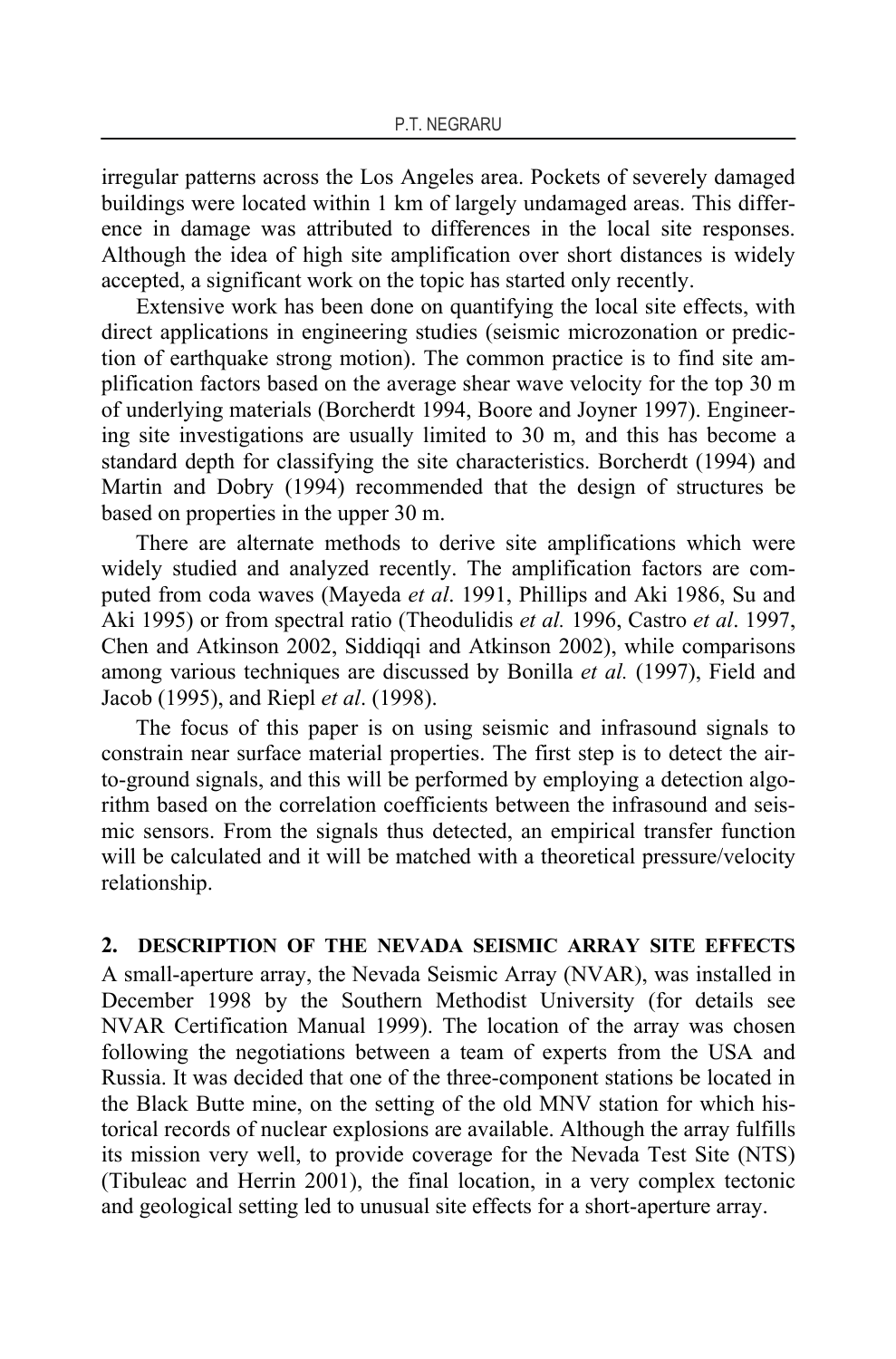The array consists of ten short-period GS13 vertical seismometers with an aperture of 4 km (NV01 to NV10) disposed approximately in two circular alignments around a central station. An experimental infrasound array with the designation NVIAR (Nevada Infrasound Array) is collocated with the central short-period elements (NV01, NV02, NV03 and NV04). Three broadband three-component accelerometers (KS54000) are disposed around the array, forming an approximate equilateral triangle with the edge of 20 km (NV31 to NV33). With the exception of the NV31 and NV32, all the elements of the array are located in approximately 13.3 m deep boreholes. NV31 is located in the Black Butte mine, while NV32 is located in a deep borehole, at a depth of 60 m. The present study will focus mainly on the inner array (NV01 to NV04), which has collocated infrasound sensors.

The large amplitude variations at NVAR are evident without any kind of processing. Figure 1 shows the configuration of the short-period elements of the array and raw data from a 5.7 magnitude event that occurred in California. All the traces are at the same scale. By far the largest amplitude is recorded on channel NV04 (red trace), and in this particular case the variations reach factor three. These variations can be attributed to the shallow geology within the array. More than half of the stations are located in the Triassic limestone (sites NV01, NV02, NV03, NV05, NV06 and NV10). Sites NV04



Fig. 1. Regional waveform recorded at NVAR, array configuration. Site NV32 is approximately 5 km south of site NV07. All the traces are shown at the same scale. The red trace is NV04 which shows the largest amplitude. In this case, the variations reach factor three. Colour version of this figure is available in electronic edition only.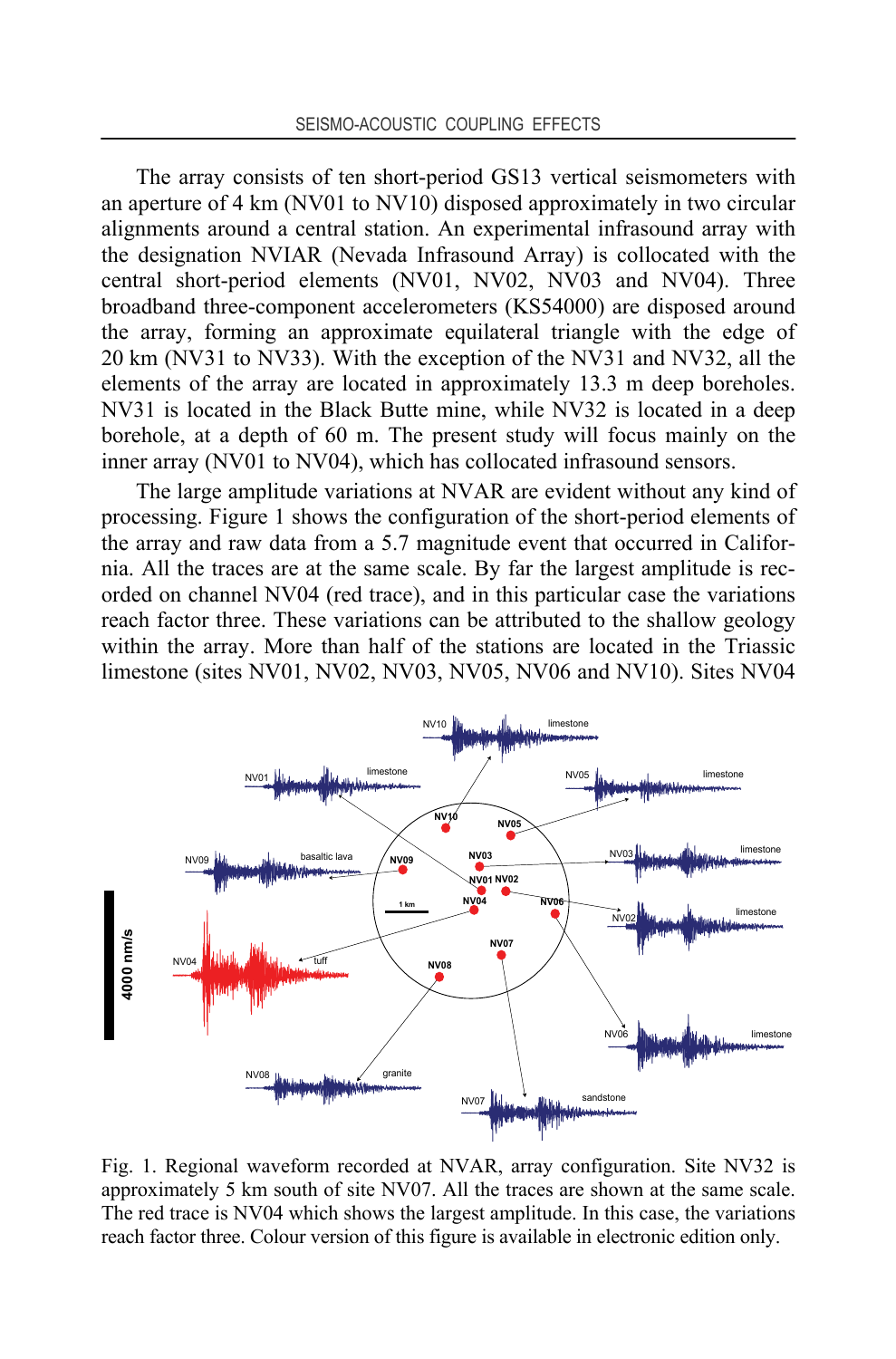and NV09 are located in volcanic rocks of Tertiary age (volcanic tuff, very variable in composition and texture and basaltic lava, respectively). Site NV07 is located in Jurassic sandstone (Dunlop Formation), while site NV08 is located in metamorphosed granite of Cretaceous age (for additional geological information see Stewart 1980).

Both NV04 and NV09 (located in younger geologic rocks) exhibit frequency dependent site amplifications, compared to any of the other sites of the array. At lower frequencies (up to 0.5 Hz), the signals are very similar and the amplitude variations are less than a factor of 2. However, above 1 Hz (up to 4 Hz) channel NV04 exhibits much larger amplitudes than the rest of the channels. In this frequency band, channels NV04 and NV01, only 500 m apart, have variations of up to a factor of 6. From 4 Hz to the antialias filter frequency (16 Hz), NV09 exhibits the largest amplitude, being sometimes more than one order of magnitude larger than the rest of the channels. No significant dependency on the source azimuth and distance has been found for these effects, which suggest the lack of any organized dipping structure beneath the array.

#### **3. CHARACTERISTICS OF AIR-TO-GROUND COUPLED WAVES**

Seismic detections of infrasound waves were reported several times (McDonald and Goforth 1969, Goforth and McDonald 1970, Sorrells *et al.* 1971a, b, 2002, Donn *et al.* 1971, Anglin and Haddon 1987, Langston 2004), even if sometimes no infrasound sensors were employed. It is uncommon to take advantage of the collocated infrasound and seismic arrays, though there are advantages in using seismic data in combination with infrasound, particularly in source characterization and discrimination at lower magnitudes, 2.5-4 *mb* (Sorrells *et al.* 1997, Herrin *et al.* 1998, 1999, Chilo *et al.* 2006, Evers *et al.* 2007, Chilo 2008). In addition, for short-aperture seismic and infrasound arrays, the estimated azimuths of infrasound arrivals are thought to be more precise than the estimates based only on seismic arrivals, because the seismic wavefront can be highly distorted by the geologic structure. At the Texas Seismic Array (TXAR) located near Lajitas, Texas, the azimuths of seismic arrivals show differences up to  $\pm 20^{\circ}$  in azimuth (Tibuleac and Herrin 1997), due to a dipping Moho beneath the array. In contrast, for the Columbia shuttle explosion which generated an infrasound signal, the estimated azimuths of the all the arrivals were all within  $\pm 1.5^{\circ}$  (McKenna and Herrin 2006).

Early papers reported a correlation between changes in magnitude of the seismic and atmospheric pressure fields (Capon 1969a, b). Later it was determined that local fluctuations in the atmospheric pressure field can contribute significantly to the vertical seismic background noise, especially if the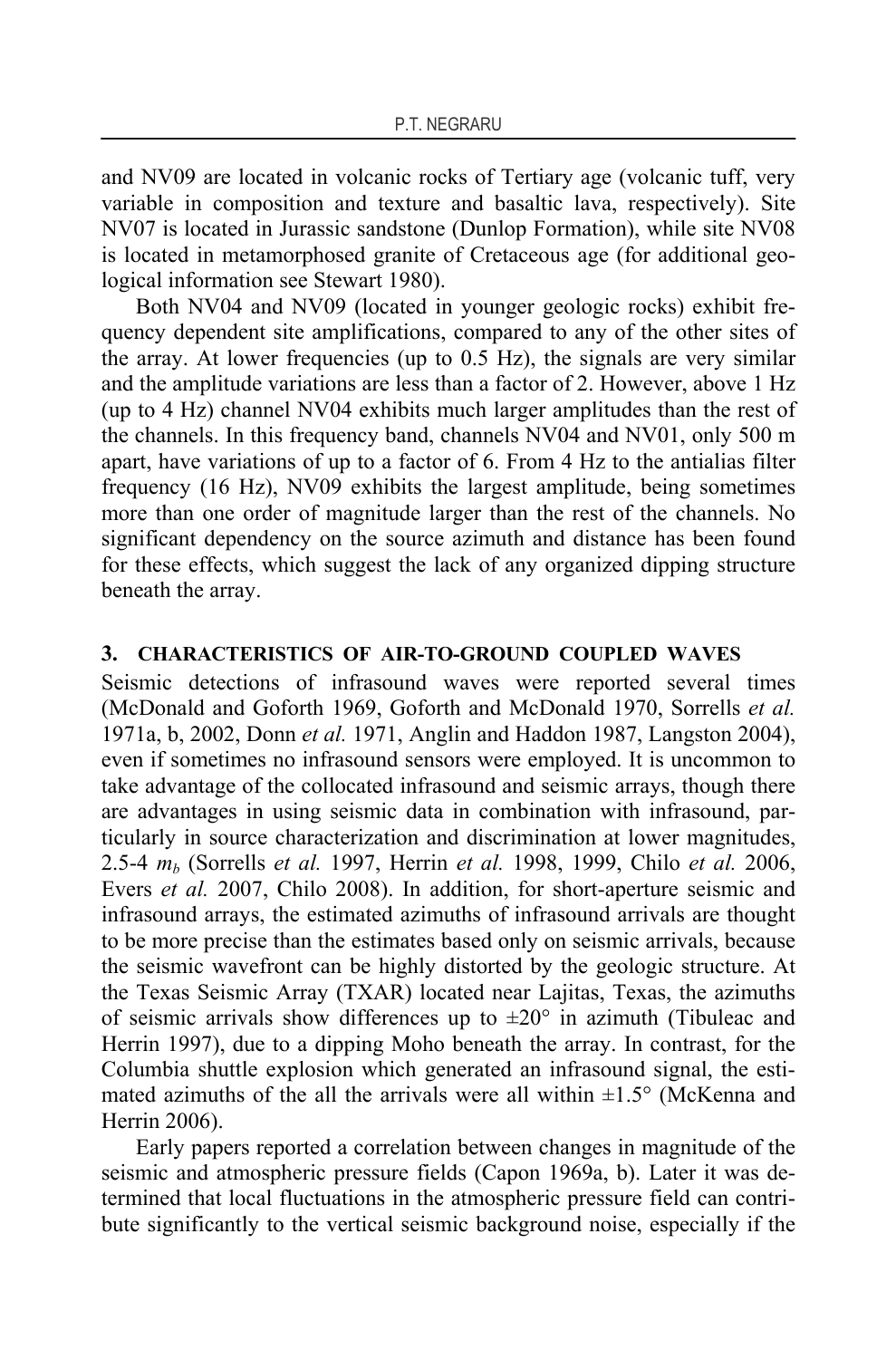seismic sensor is located in low-density, slow seismic velocity layers (Sorrells 1971).

McDonald and Goforth (1969) and Goforth and McDonald (1970) discuss the seismic effects of the sonic boom. In their study they employed collocated seismic and infrasound sensors. They found that the ground particle velocity is linearly related to the maximum pressure of the boom and to the geological properties of the ground. They also reported the presence of a precursor before the arrival of the maximum velocity which was always present when the velocity of the compressional wave in the ground was greater than the velocity of the aircraft (which gives the velocity of the *N* wave). Their interpretation suggested that the maximum particle velocity is associated with the passage of the *N* wave, and the smaller precursors are produced by air-coupled Rayleigh waves. Recently the air-coupled Rayleigh waves precursors were successful modeled as "bow waves" originating at the advancing tip of the shock front trace (Sorrells *et al.* 2002).

A different approach was taken by Langston (2004) who computed synthetic seismograms to model the seismic ground motion caused by a bolide shock wave and concluded that the ground motions are generally confined to a near-surface layer of approximately 10 m, and they behave like high frequencies "leaky" and "locked" mode Rayleigh waves. He also suggested that the ground motions are not sensitive to the deeper earth structure, at least not in the Mississippi embayment.

## **4. DATA AND DATA PROCESSING**

The seismo-acoustic signals (Fig. 2) were detected by estimating the correlation coefficients at zero lag between seismic and acoustic envelope functions for a sliding 10-second window. Because a shorter window yields higher correlation coefficients for seismic and infrasound noise, a tradeoff between window length and correlation threshold was achieved. The time length of most signals, which in general do not exceed a few seconds, was also taken into account. Empirically, a 10-second window and a detection threshold at 0.5 gave good results (Fig. 3). Typically the noise for such a window length has correlation coefficients that range from  $-0.3$  to 0.3 while signals with good signal-to-noise ratio (SNR) have correlation coefficients above 0.5. The maximum correlation coefficient was 0.99, for a signal recorded on channel NV04. A detection was declared if there were correlation coefficients above 0.5 for at least three stations. With three stations, the backazimuth and the phase velocity can be computed. Although this method works well for NVAR, it is not expected to work in the same way for all stations in the western US, but a similar approach can be used to make a detector at each particular array (or site). Most of the signals detected at NVAR have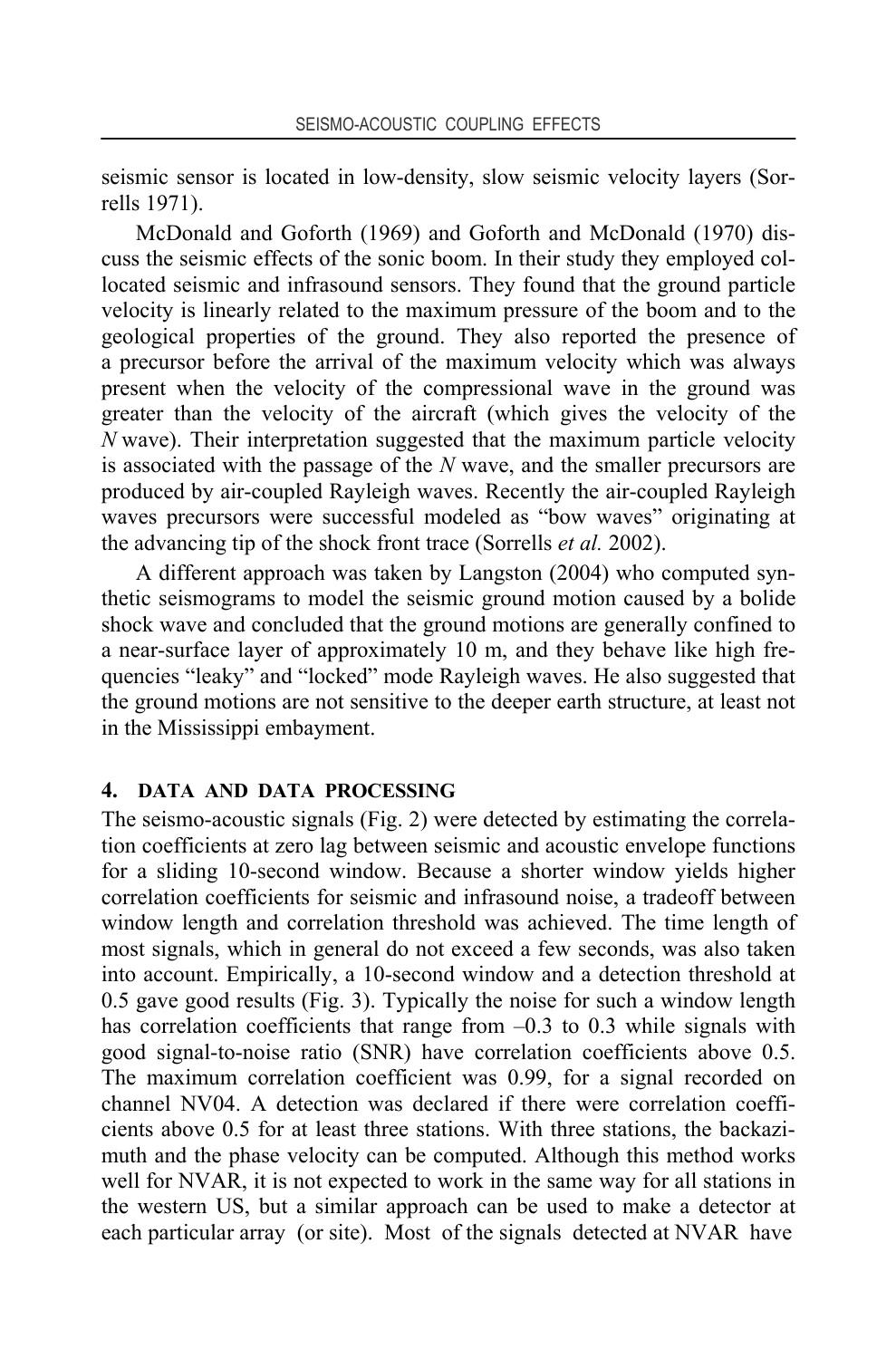

Fig. 2. Examples of air-to-ground coupled waves. The unit for seismic channels is nm/s, for infrasound is Pa. Shown here are the sites NV01 to NV04. Colour version of this figure is available in electronic edition only.

a dominant frequency around 2 Hz, well above the microbarom peak. Although a significant number of air-to-ground coupled signals were detected, due to low signal-to-noise ratio only 109 signals were selected for processing.

An important observation from Fig. 2 is that the infrasound arrivals exhibit significant phase and amplitude differences, in spite of the fact that the stations are only 500 m apart. Therefore, in the absence of infrasound sensors it is very difficult to extract quantitative information about the geologic structure. Infrasound signal decorrelation with distance is under investigation, but it appears that the infrasound signals are decorrelating faster than seismic signals.

For the signals detected and selected for processing, complex transfer functions were computed for the collocated infrasound and seismic channels. Transfer functions are the link between pressure signals and ground motions;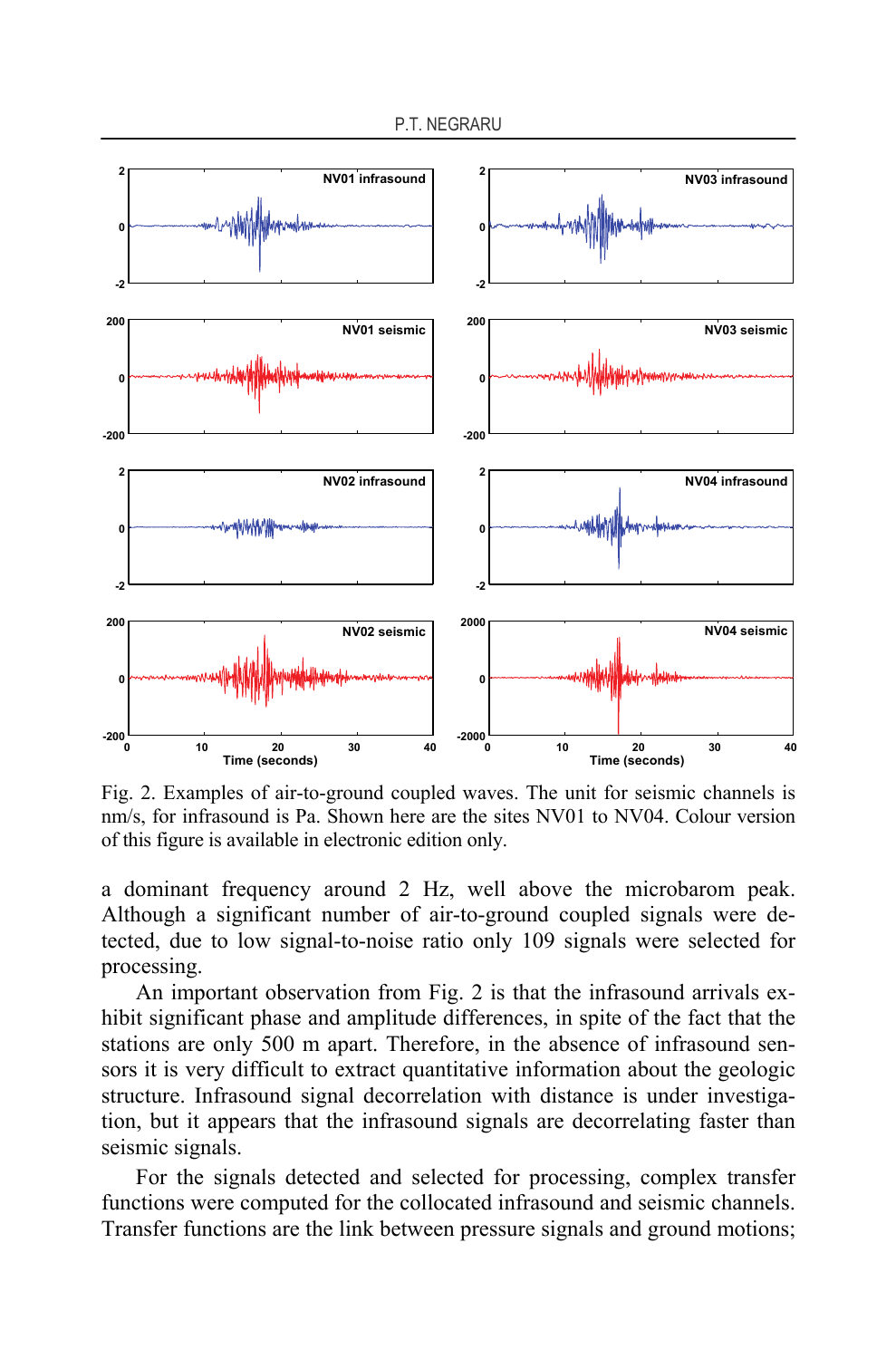

Fig. 3. Detection of seismo-acoustic signals. Colour version of this figure is available in electronic edition only.

they tell us how much ground motion is generated at a particular frequency for a given pressure signal. The whole air-to-ground coupling process could be regarded as filtering with a linear filter, where an input signal (the pressure signal) is filtered by the medium response to obtain an output signal (the seismic signal). What we need to find is the medium response (or the filter). The transfer functions were computed as the quotient of the cross-spectrum of the input signal (infrasound signal) and the output signal (seismic signal)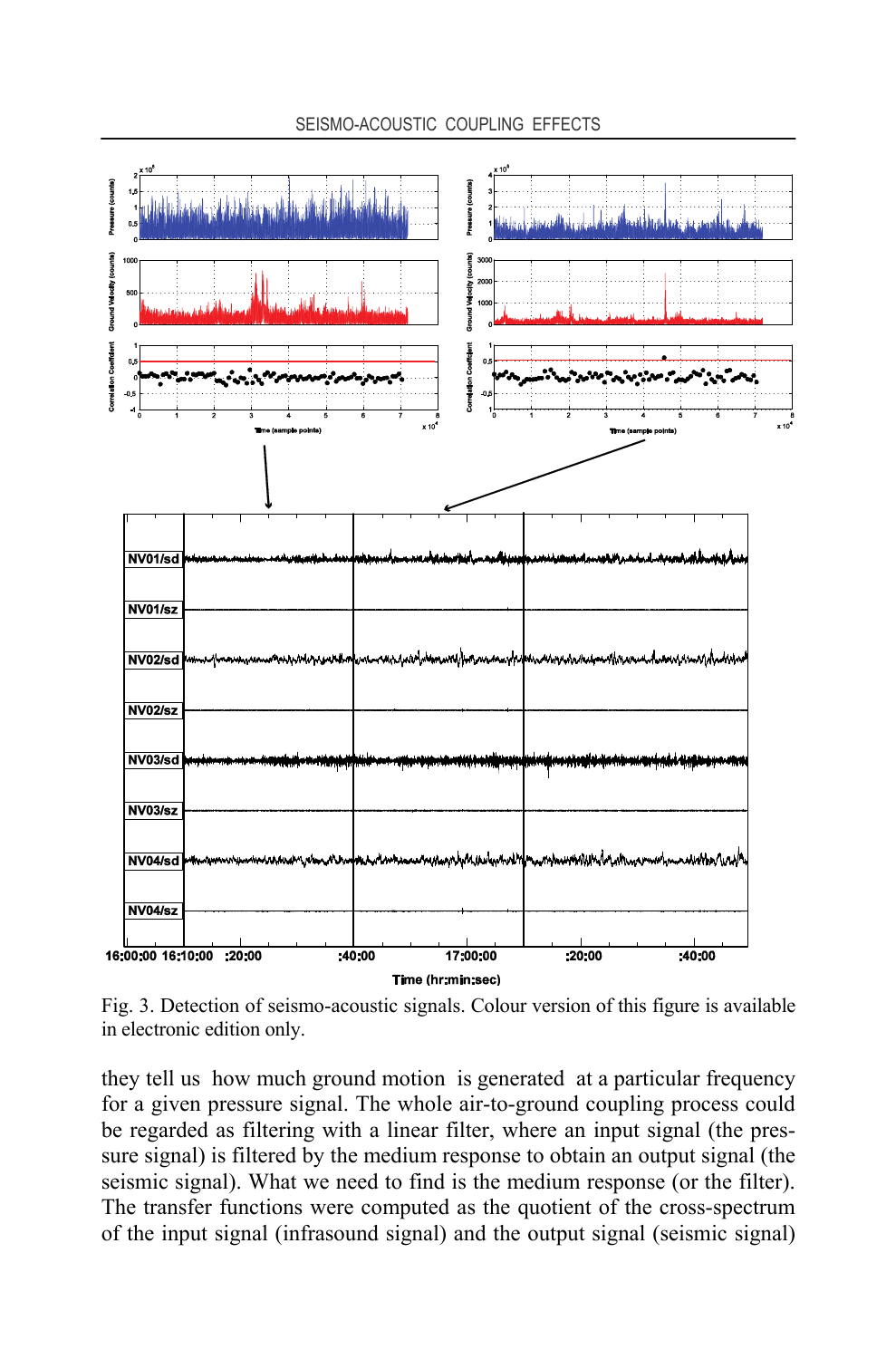and the power spectrum of the input signal (infrasound signal). The approach makes use of Welch's averaged periodogram (Welch 1967) method. The length of each block was 64 points (1.6 seconds). The individual blocks in each sample record were overlapped by 50% and a Hanning window was used to reduce the variance of the estimate. Due to the short duration, the signals were also prewindowed using a Parzen window.

The magnitudes of the transfer functions have approximately similar shapes for the four channels (Fig. 4) with a certain amount of scatter for the



Fig. 4. Magnitudes of the transfer functions for the 109 signals selected for processing (upper plot), and the median of the transfer functions (lower plot). The increase above 5 Hz is due to *P* reverberations and *P* to *S* conversions in the very shallow layer. The approximately flat part of the spectrum up to 4 Hz is modeled as an atmospheric load. Colour version of this figure is available in electronic edition only.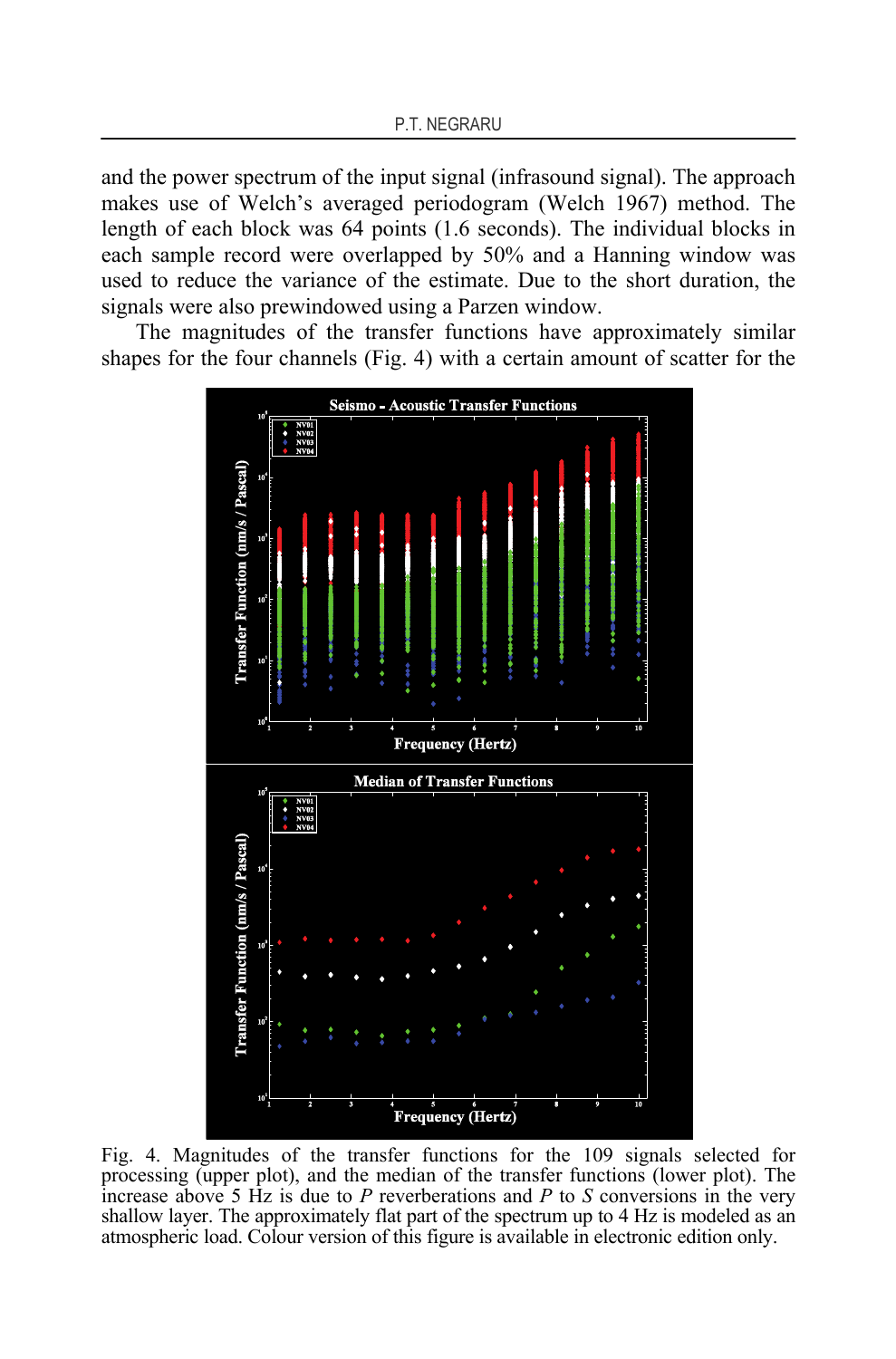low energy signals. The transfer functions are approximately flat to velocity/pressure up to 5 Hz, after which they start increasing. However, as expected, the magnitudes depend strongly on the site conditions. NV01 and NV03 are approximately at the same level, the median value for a 1 Pa pressure signal being 60 to 80 nm/s ground velocities for the flat part of the spectrum. At NV02, the ground velocities are more than 300 nm/s, while at NV04 the median ground velocities are on the order of 1200 nm/s, for the same 1 Pa pressure amplitude signal.

This increase above 5 Hz is represented by *P* reverberation and *P* to *SV* conversions in the shallow layers (approximately 10 m deep), with a mechanism similar to the one suggested by Langston (2004). However, in our case the short period vertical seismometers are located in approximately 13.3 m boreholes and coupled signals are recorded (though much attenuated) even by the broadband accelerometers located in competent granite at a depth of 60 m (station NV32). Therefore, the mechanism of coupling appears to be dominated by two effects: at low frequencies we model the amplitudes of the ground motion as instantaneous load, while at the high frequency the ground motions can be modeled with the approach suggested by Langston (2004). From a wavelength point of view, the lower frequency components of the signals have longer wavelength, and are insensitive to the finer structure, while the higher frequencies are sampling the shallower structure.

#### **5. THEORETICAL ASPECTS**

Sorrells (1971) was the first to derive an expression for the displacement ground response to a plane pressure wave, and a similar model slightly modified is adopted. The model is presented in detail in the Appendix, therefore only a brief discussion of it will be provided here.

The medium is approximated by a homogeneous and isotropic elastic half space. However, the velocity of the source wave (noted as *c*) is different. The original model (Sorrells 1971) was developed using wind speed velocities, much lower than the actual elastic velocities of the medium and the displacements were solved by approximation, finding the limit of the terms containing  $c^2$ . In our case, the speed of the plane wave is the velocity of sound in air (around 330 m/s), much higher than the wind speed velocities, and even exceeding the shear wave velocity of the low-speed materials. Therefore, it is necessary to take into account all the terms. The final expression for the displacement response to a plane pressure wave is given in relations (9) and (10) from Appendix. These two relationships were used to compare the observed and the calculated velocities. It is also worth noting that in the previous studies the theory was compared with long period obser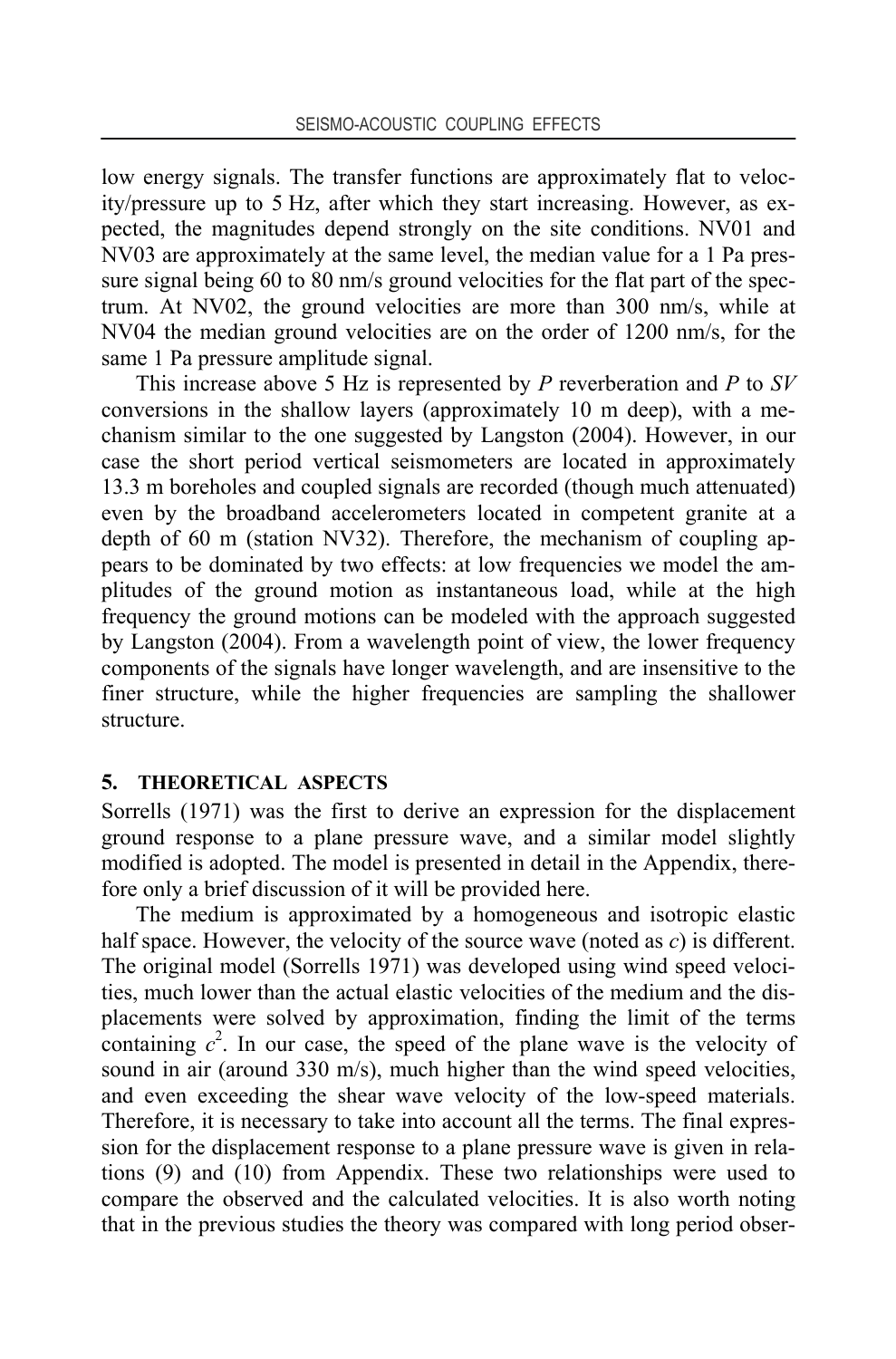vations, generated by nuclear explosions, while in our case the signals are mostly high frequency, above 2 Hz.

The displacement relationships (eqs. 9 and 10 in Appendix) are depending on the material properties of the medium, have a  $1/\omega$  dependency and a  $\pi/2$  phase shift between the horizontal and vertical displacements, similarly to Rayleigh wave displacements. Beside the trivial solution there are 3 zeros, one for the vertical displacements and two for the horizontal displacements. The zero for the vertical velocities is reached when the velocity of the pressure waves equals the compressional speed velocity of the medium. This is actually the point where the polarizations of the induced waves change. All the infrasound signals used in this study have normal sound speed, below the compressional wave velocity of the medium. Therefore, the polarizations were not tested here, but changes in polarizations were observed for the ground motions induced by Arkansas bolide (Langston 2004). The other two zeros are reached for very high *c* values,  $c = \pm \alpha^2 / \sqrt{-\alpha^2 + 4\beta^2}$ , which cannot be reached in a real physical model. Also note that when the velocity of the pressure wave exceeds the shear wave velocity of the medium, an additional phase shift is introduced.

#### **6. DISCUSSION**

To determine the physical properties of the medium necessary to compute the ground velocities, seismic refraction studies were conducted at sites NV01 and NV04 using a portable 12-channel EG&G seismograph and a BETSY seisgun seismic source. At NV01 the spacing of the geophones was 5 m, and the source was placed at 5 m offset. The medium increases gradually with depth in the upper 4 m from a very soft material (*P*-wave velocity of 457 m/s) to 2032 m/s at depth (Fig. 5). In addition, a shear geophone was lowered in the hole of the GS13 seismometer and an average velocity of 1520 m/s for the upper 12 m (the depth of the seismometer) was found. By weighting the velocities obtained through the seismic refraction survey with the layer thickness and then taking the average, an average value of 1507 m/s was obtained, close to the real result; therefore, the model appears to be accurate. The very soft nature of the upper layer could be observed on the first trace of the refraction profile, where the pressure wave arrives before the direct *P* wave.

A similar refraction survey at site NV04 (5 m spacing with 5 m offset) did not yield good results and the spacing of the geophones was increased to 10 m. The final model is composed of a layer over half space. The *P*-wave velocity of the upper layer is 570 m/s and has a thickness of approximately 30 m, and then the velocity increases to over 1800 m/s for the half space.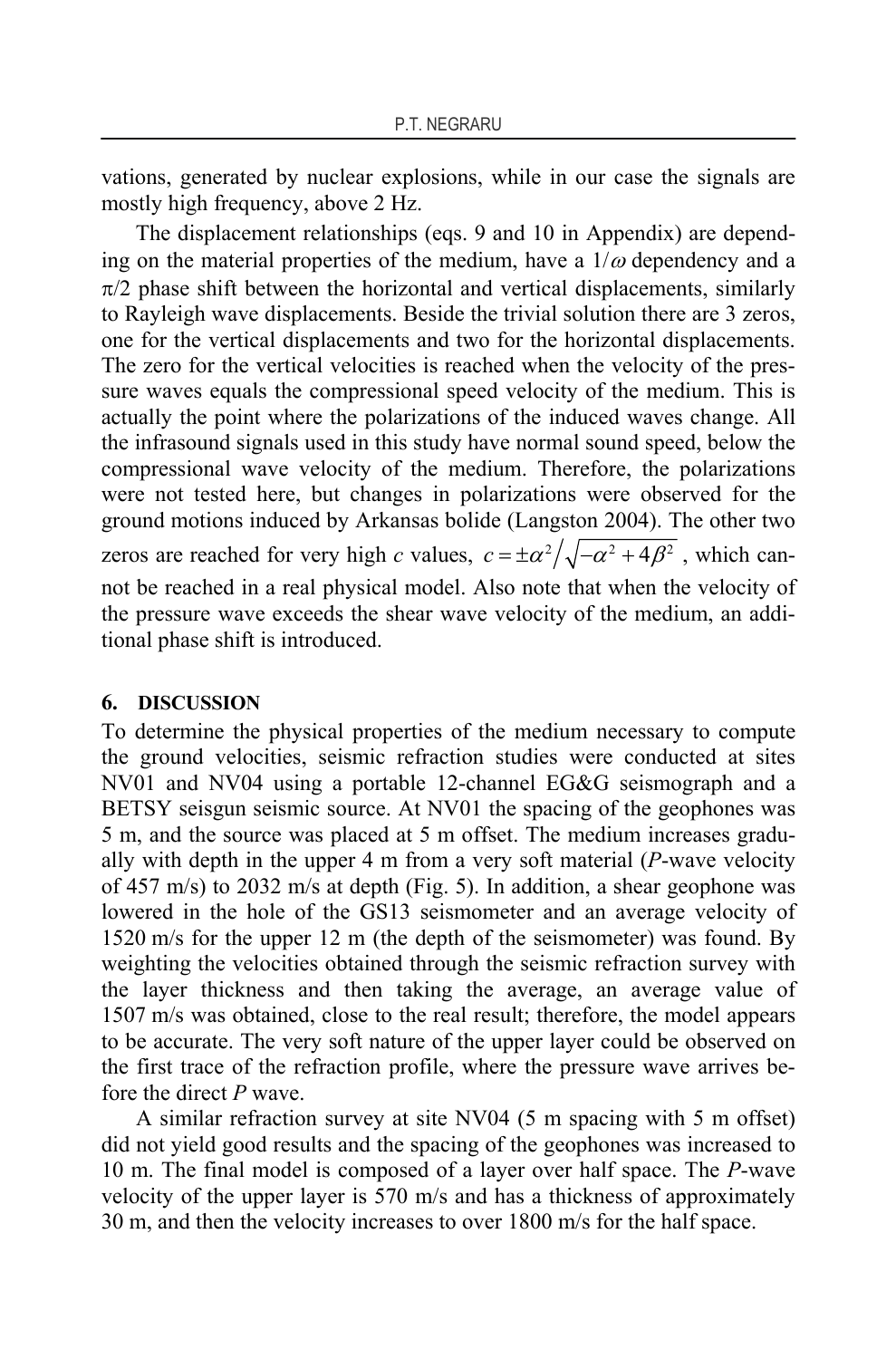



#### SEISMO-ACOUSTIC COUPLING EFFECTS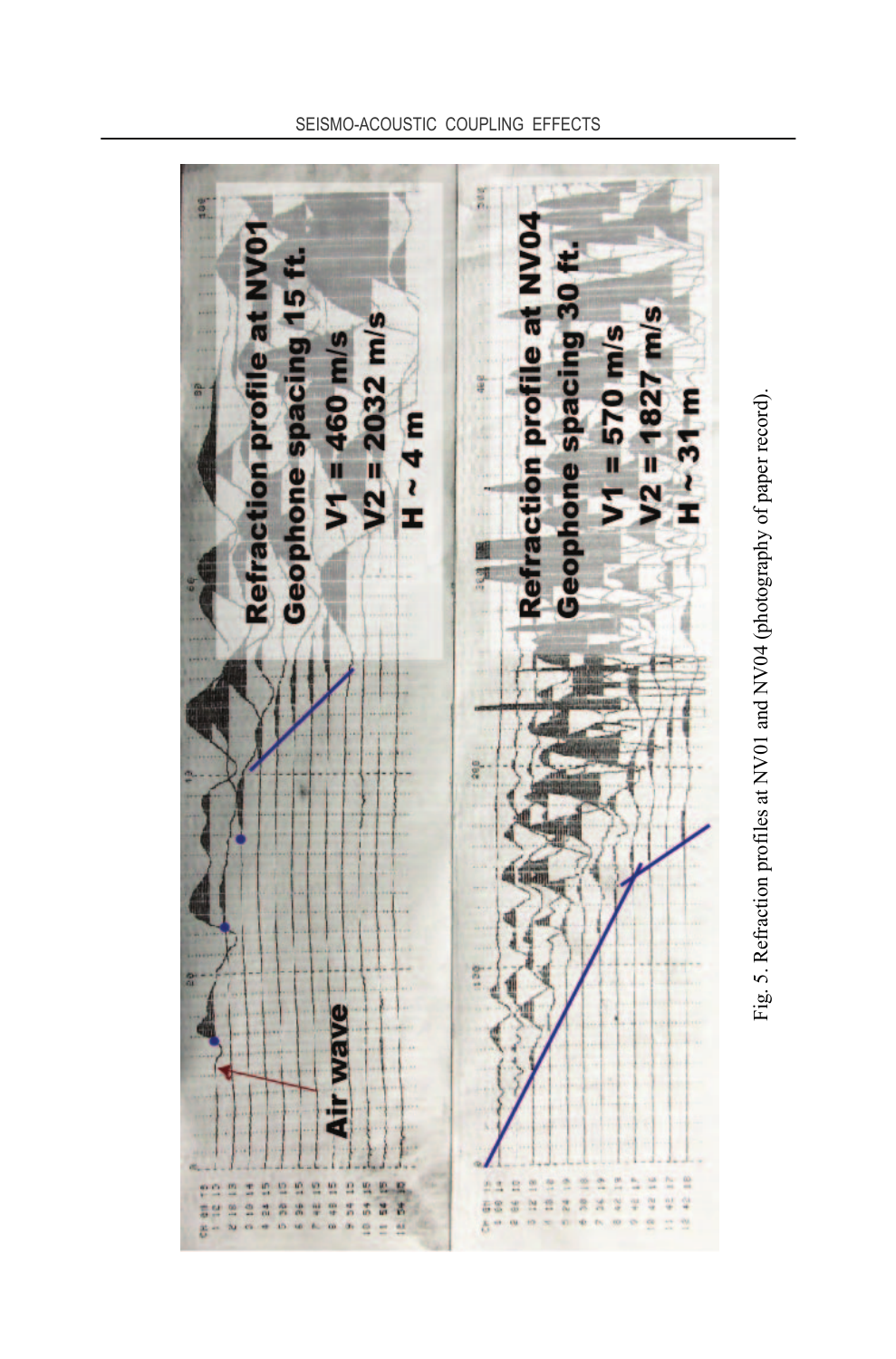The theoretical velocities were computed using relationships (9) (which includes the depth term, *z*) and (10) (which give the displacements at the surface) from Appendix multiplied with  $\alpha$  to account for velocity and assuming values for the Poisson ratio necessary to compute shear velocities and elastic constants of the medium (Fig. 6). The shear wave velocity was computed assuming a 0.3 value for the Poisson ratio for both sites, and the density of the medium was assumed to be 2.75  $g/cm<sup>3</sup>$  for NV01 (limestone) and 2.0 for NV04 (volcanic tuff). Good agreement with the observation was obtained for a *P*-wave velocity of 570 m/s for NV04 with no depth term and for 1975 m/s (close to the measured velocity), with a depth term of 12 m for NV01 (Fig. 6).

An interesting problem is how these signals attenuate with depth. The attenuation is frequency dependent, but it is also dependent on the medium properties (eqs. 9 from Appendix). The median of the transfer functions at NV01 shows a small decrease in the ground velocities from about 80 nm/s close 1 Hz to around 60 nm/s at 5 Hz. This decrease could be explained by introducing an attenuation term if we consider the depth of seismometer (approx. 12 m).

The attenuation with depth is best illustrated at site NV32 located in Garfield flats, in a homogeneous granite. Site NV32 is a KS54000 borehole accelerometer situated at a depth of 60 m. Because of the greater depth and



Fig. 6. Median of the transfer functions (filled diamonds) and computed velocities for sites NV01 and NV04 (solid lines). Colour version of this figure is available in electronic edition only.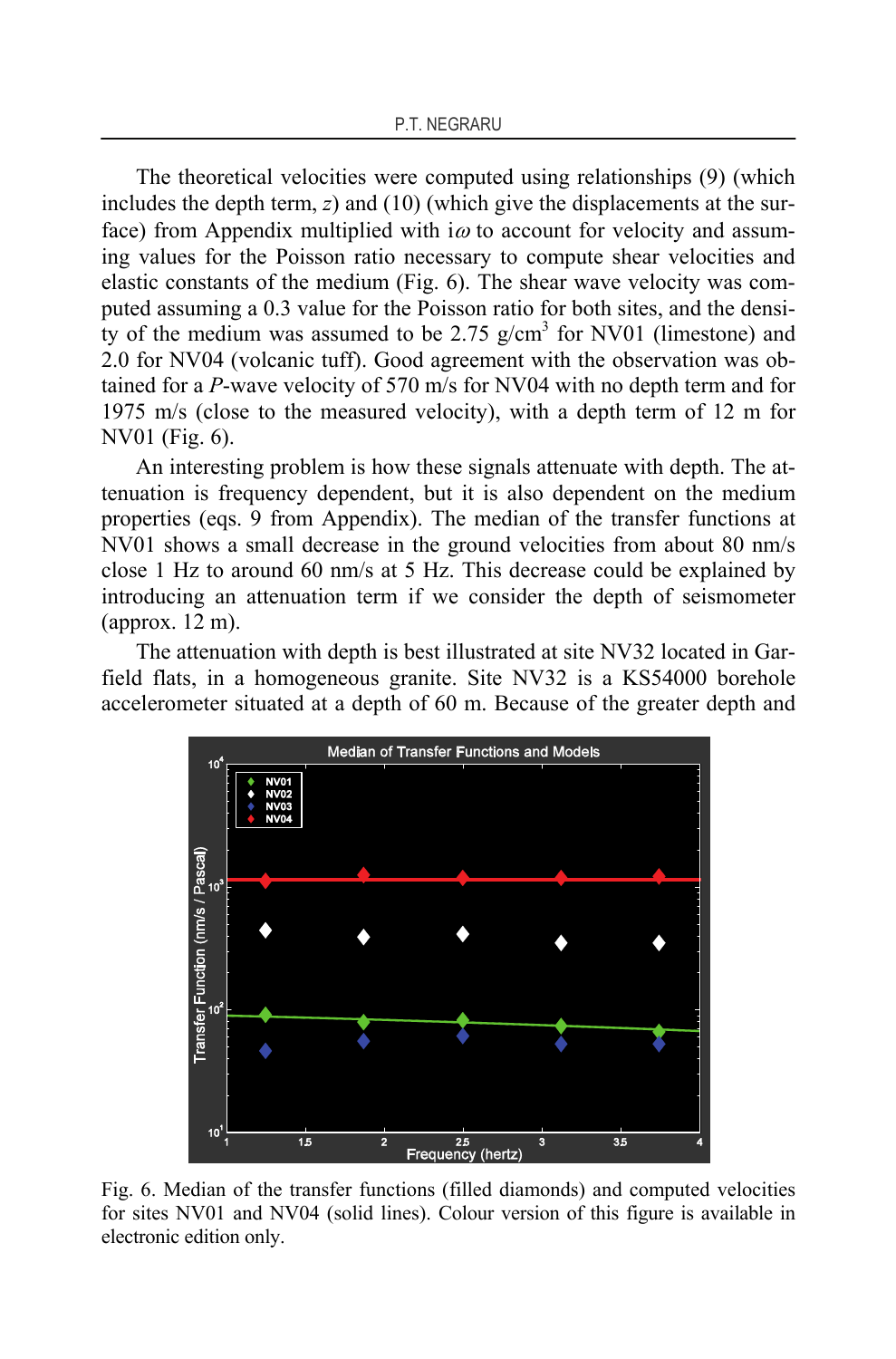the frequency content of signals, only a few of the large signals are observed on the seismometer. However, it is the only site which approaches the half space approximation. The Poisson ratio for such a medium is close to 2.5 and the *P*-wave velocity is at least 5800 m/s. Some infrasound signals with amplitudes of around 1 Pa on the infrasound sensors (amplitudes measured at NV01 to NV04) generated more than 20  $nm/s<sup>2</sup>$  of ground motion on NV32. The computed ground accelerations were over  $100 \text{ nm/s}^2$  at the surface for a 1 Pa amplitude pressure wave, while including an attenuation term the ground accelerations are 30  $\text{nm/s}^2$ , which is well within the range of the observations. The most important disadvantage at this site is the lack of an infrasound sensor and there is no way of knowing whether the infrasound signal shown in Fig. 7 is weaker or stronger at site NV32, but even a weaker signal could not explain almost a factor of 4 in attenuation. Therefore, same decaying is due to the depths of the seismometer.

An application of these signals could be found by estimating site effects. An empirical approach would not work as the median spectral ratio



Fig. 7. Example of air-to-ground coupled waves at NV32. Site NV32 is located in granitic rocks at a depth of 60 m. The upper 4 traces (sd symbols) are the infrasound waveforms, the middle 4 traces (sz symbols) are the corresponding short-period waveforms, and the last three waveforms are observed vertical (bz) and horizontal (bn and be) ground motion components at site NV32.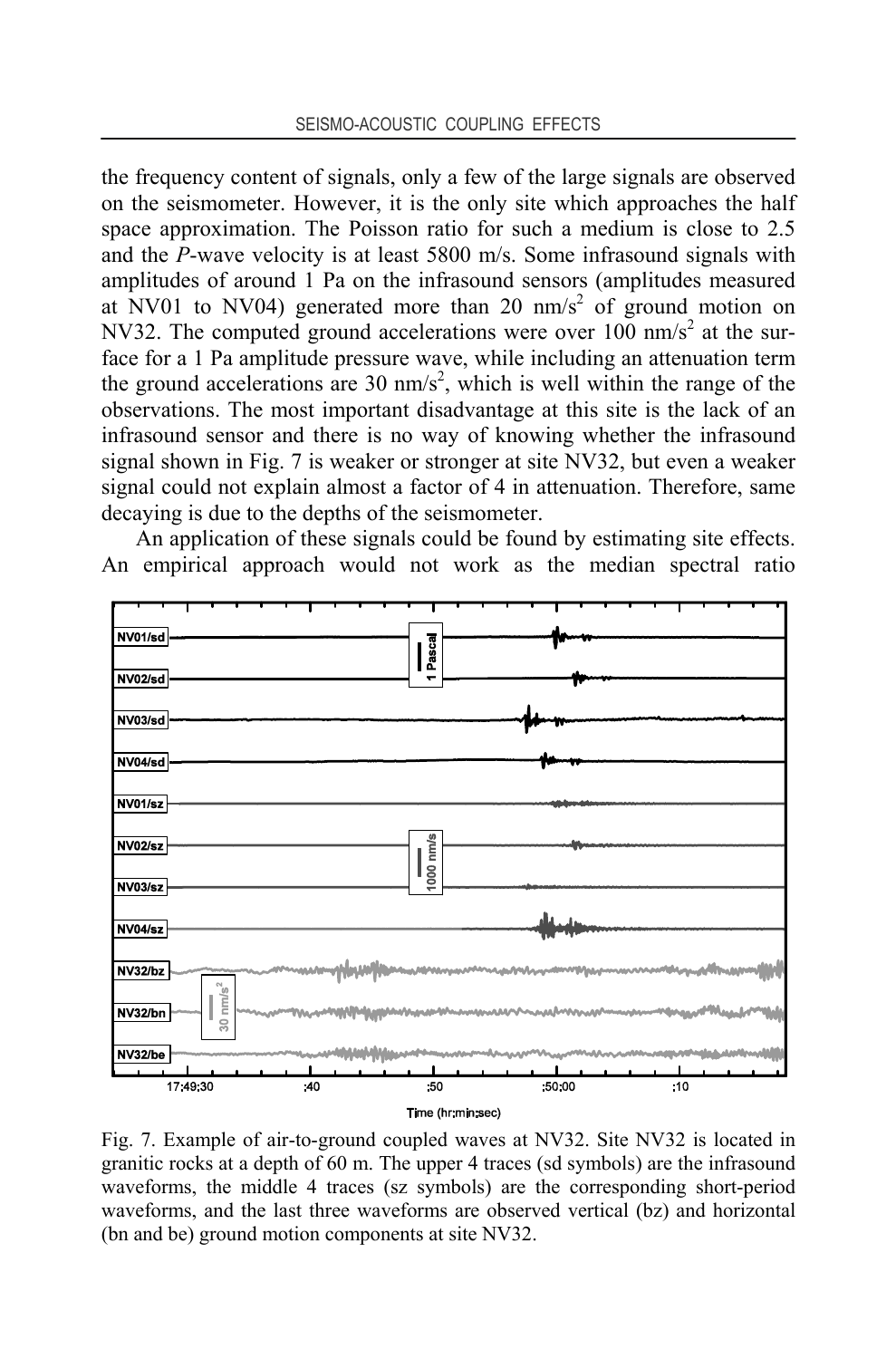NV04/NV01 of the purely seismic phases shows variations less than 4 in the 1-4 Hz frequency band, while the median ratio of the transfer functions shows variations more than one order of magnitude. In the standard approach proposed by USGS, site effects are estimated by using average shear wave velocity for the upper 30 m of the medium (Borcherdt 1994, Martin and Dobry 1994, and Boore and Joyner 1997). Therefore, accurate site effects could be obtained from air-to-ground coupled waves by inverting the transfer functions for average shear wave velocity (assuming values for the Poisson ratio) and then computing site effects. Both the observations and the theoretical approach suggest this is possible.

## APPENDIX

In this Appendix we will derive an appropriate relationship for displacements in a isotropic and homogeneous half space due to a moving atmosphere load. The methodology is similar to the Sorrells (1971) approach, but certain modifications are required, and will be discussed in the text.

In a Cartesian coordinate system  $(x, y, z)$  we restrict movement only in  $x$ and *z* directions, therefore all the *y* components of the motion are null. Then the horizontal and vertical displacements can be written in terms of the potential functions *Φ*(*ω*) and *Ψ*(*ω*) as

$$
u = \frac{\partial \Phi}{\partial x} - \frac{\partial \Psi}{\partial z}, \qquad w = \frac{\partial \Phi}{\partial z} + \frac{\partial \Psi}{\partial x}, \tag{1}
$$

where the Heimholtz potentials can be written as

$$
\Phi(\omega) = A \exp\left[i(\omega t - kx) - z\sqrt{k^2 - \frac{\omega^2}{\alpha^2}}\right],
$$
  
\n
$$
\Psi(\omega) = B \exp\left[i(\omega t - kx) - z\sqrt{k^2 - \frac{\omega^2}{\alpha^2}}\right],
$$
\n(2)

where  $\alpha$  is the compressional velocity of the half space,  $\beta$  is the shear velocity of the half space, *ω* is the angular frequency, *A* and *B* are constants to be determined from the initial conditions, and *k* is the wavenumber of the plane wave moving with the velocity  $c (k = \omega/c)$ .

It can be shown that  $\Phi(\omega)$  and  $\Psi(\omega)$  satisfy the wave equation: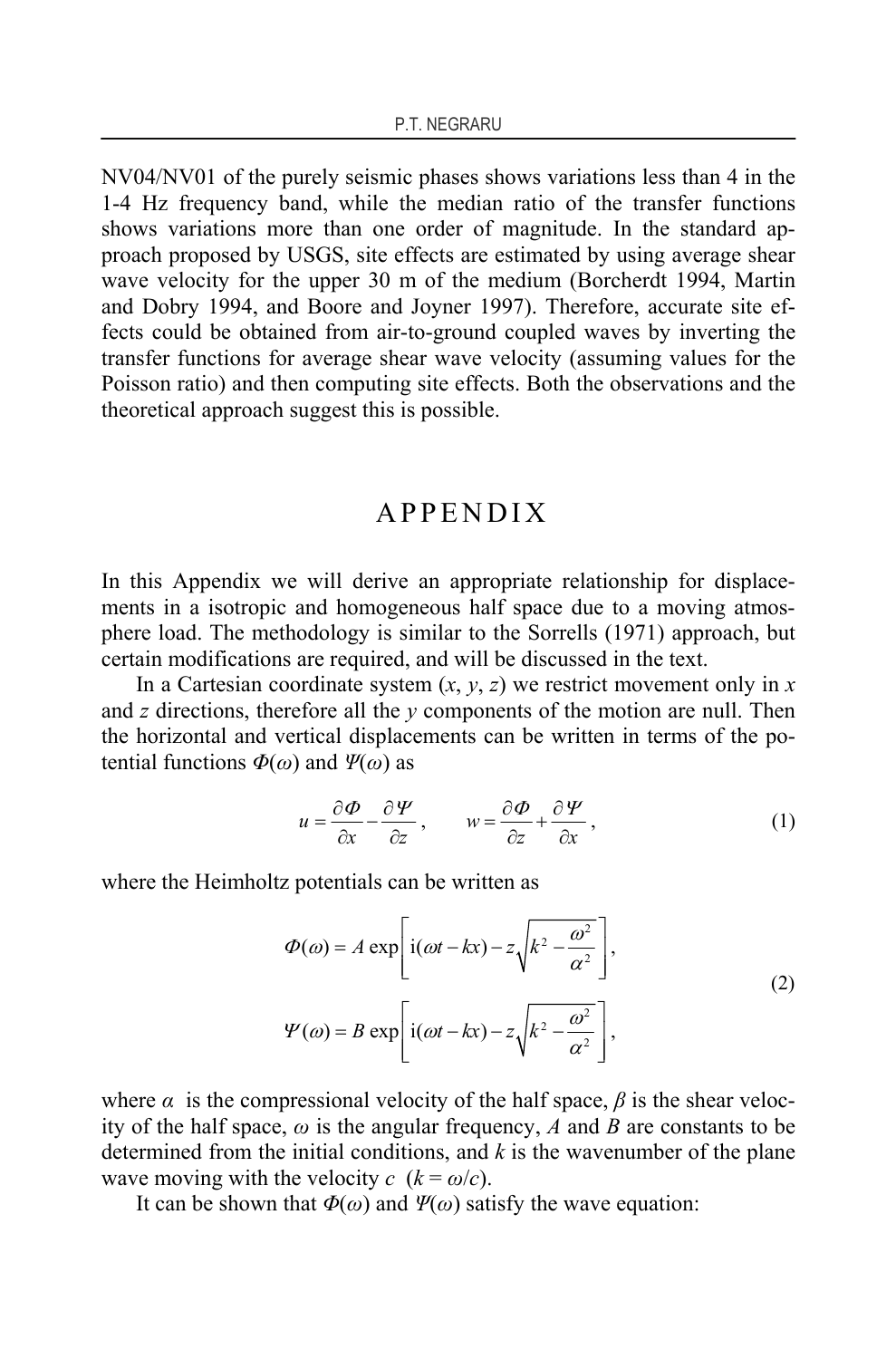$$
\nabla^2 \Phi = \frac{1}{\alpha^2} \frac{\partial^2 \Phi}{\partial t^2},
$$
  

$$
\nabla^2 \Psi = \frac{1}{\beta^2} \frac{\partial^2 \Psi}{\partial t^2}.
$$
 (3)

Then the vertical and horizontal stresses can be written as

$$
p_z = \lambda \nabla \Phi + 2\mu \left( \frac{\partial^2 \Phi}{\partial z^2} + \frac{\partial^2 \Psi}{\partial x \partial z} \right),
$$
  
\n
$$
p_x = \mu \left( 2 \frac{\partial^2 \Phi}{\partial x \partial z} + \frac{\partial^2 \Psi}{\partial x^2} - \frac{\partial^2 \Psi}{\partial z^2} \right).
$$
\n(4)

A plane pressure wave moving with the velocity *c* can be written as

$$
P(\omega) = P_0 \exp\left[i\omega\left(t - \frac{x}{c}\right)\right],\tag{5}
$$

where  $P_0$  is the amplitude of the pressure wave.

The initial conditions require that the horizontal stress vanish at the surface  $(z = 0)$  and the vertical stress is equal to the stress generated by the load. Therefore, from relations (4) and (5) we have:

$$
p_z = \lambda \nabla \Phi + 2\mu \left( \frac{\partial^2 \Phi}{\partial z^2} + \frac{\partial^2 \Psi}{\partial x \partial z} \right) = P(\omega) ,
$$
  
\n
$$
p_x = \mu \left( 2 \frac{\partial^2 \Phi}{\partial x \partial z} + \frac{\partial^2 \Psi}{\partial x^2} - \frac{\partial^2 \Psi}{\partial z^2} \right) = 0.
$$
 (6)

The resulting system has two unknown and two equations. Solving the system for *A* and *B* we obtain:

$$
A = \frac{P_0}{\frac{2\mu\omega^2}{c^2} - \frac{(\lambda + 2\mu)\omega^2}{\alpha^2} + \frac{4\beta^2\mu\omega^2\sqrt{\frac{1}{c^2} - \frac{1}{\alpha^2}}\sqrt{\frac{1}{c^2} - \frac{1}{\beta^2}}}{c^2 - 2\beta^2}}
$$
\n
$$
B = \frac{2ic^3P_0\alpha^2\beta^2\sqrt{\frac{1}{c^2} - \frac{1}{\alpha^2}}}{\omega^2\left[(c^2 - 2\beta^2)\right] - 2\alpha^2\mu + c^2(\lambda + 2\mu)\right] - 4c^2\alpha^2\beta^2\mu\sqrt{\frac{1}{c^2} - \frac{1}{\alpha^2}}\sqrt{\frac{1}{c^2} - \frac{1}{\beta^2}}}
$$
\n(7)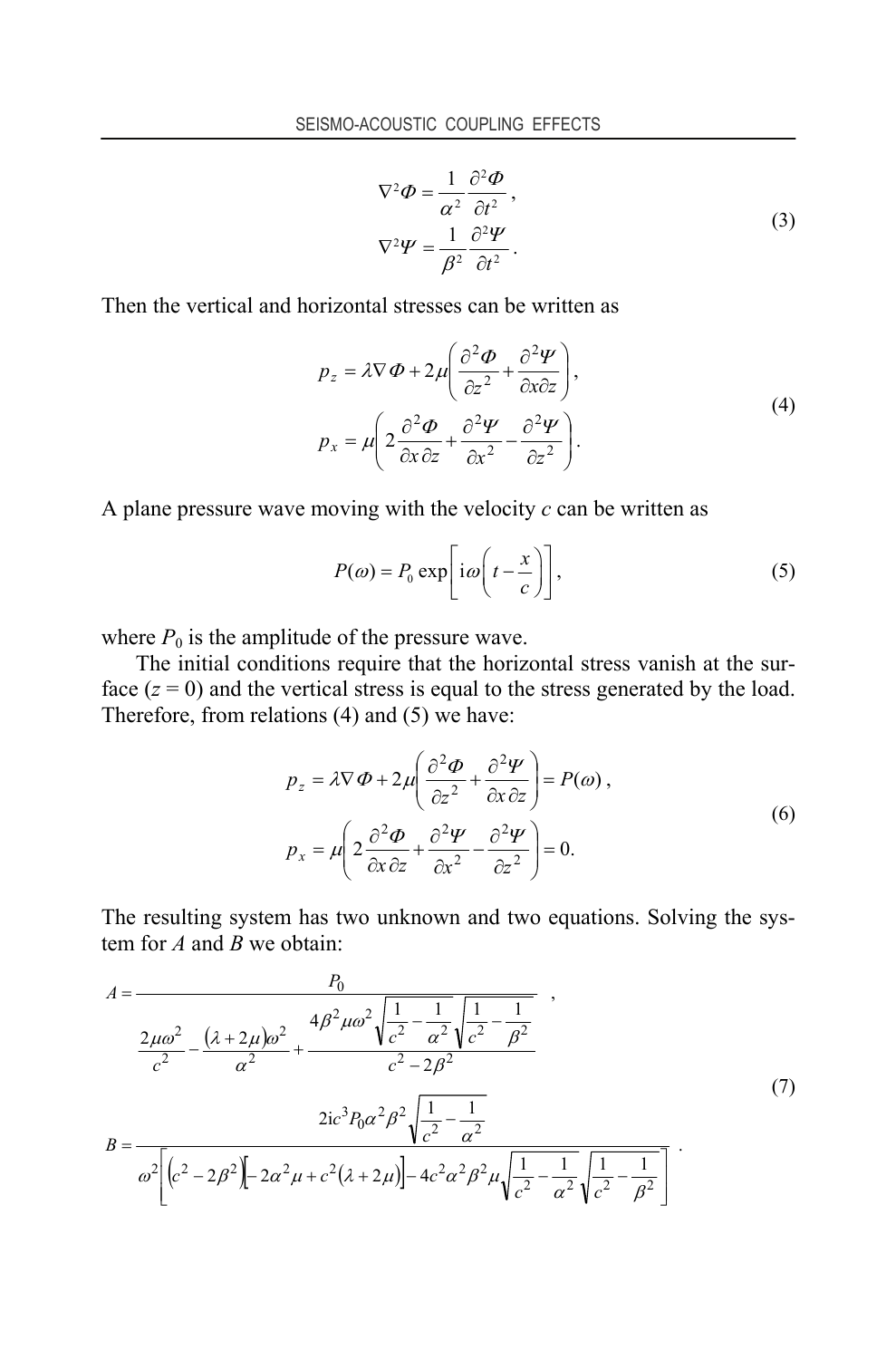This result is replaced in eq. (2) and the potential functions can be written as

$$
\Phi = \frac{c^2 P_0 \alpha^2 (c^2 - 2\beta^2) \exp\left[ i(\omega t - kx) - z\omega \sqrt{\frac{1}{c^2} - \frac{1}{\alpha^2}} \right]}{\omega^2 \left[ 2\alpha^2 (c^2 - 2\beta^2) \mu - c^2 (c^2 - 2\beta^2) \lambda + 2\mu \right] + 4c^2 \alpha^2 \beta^2 \mu \sqrt{\frac{1}{c^2} - \frac{1}{\alpha^2}} \sqrt{\frac{1}{c^2} - \frac{1}{\beta^2}} \right] ,
$$
\n
$$
\Psi = \frac{2ic^3 P_0 \alpha^2 \beta^2 \sqrt{\frac{1}{c^2} - \frac{1}{\alpha^2}} \exp\left[ i(\omega t - kx) - z\omega \sqrt{\frac{1}{c^2} - \frac{1}{\beta^2}} \right]}{\omega^2 \left[ (c^2 - 2\beta^2) \left[ -2\alpha^2 \mu + c^2 (\lambda + 2\mu) \right] - 4c^2 \alpha^2 \beta^2 \mu \sqrt{\frac{1}{c^2} - \frac{1}{\alpha^2}} \sqrt{\frac{1}{c^2} - \frac{1}{\beta^2}} \right] } ,
$$
\n(8)

then the displacements can be computed from relation (1). The final form of the displacements is in eqs.  $(9)$  and  $(10)$ :

$$
u = \frac{icP_0\alpha^2 \left[\exp\left(z\omega\sqrt{\frac{1}{c^2} - \frac{1}{\beta^2}}\right)(c^2 - 2\beta^2) + 2c^2 \exp\left(z\omega\sqrt{\frac{1}{c^2} - \frac{1}{\alpha^2}}\beta^2\sqrt{\frac{1}{c^2} - \frac{1}{\alpha^2}}\sqrt{\frac{1}{c^2} - \frac{1}{\beta^2}}\right)\right]}{\omega\left[(c^2 - 2\beta^2)\left[-2\alpha^2\mu + c^2(\lambda + 2\mu)\right] - 4c^2\alpha^2\beta^2\mu\sqrt{\frac{1}{c^2} - \frac{1}{\alpha^2}}\sqrt{\frac{1}{c^2} - \frac{1}{\beta^2}}\right]}\right]}\times \exp\left[i(\omega t - kx) - z\omega\sqrt{\frac{1}{c^2} - \frac{1}{\alpha^2}}\sqrt{\frac{1}{c^2} - \frac{1}{\beta^2}}\right],
$$
\n
$$
w = -\frac{c^2P_0\alpha^2\sqrt{\frac{1}{c^2} - \frac{1}{\alpha^2}}\left[2\exp\left(z\omega\sqrt{\frac{1}{c^2} - \frac{1}{\alpha^2}}\beta^2 + \exp\left(z\omega\sqrt{\frac{1}{c^2} - \frac{1}{\beta^2}}\right)(c^2 - 2\beta^2)\right]}{\omega\left[2\alpha^2\mu(c^2 - 2\beta^2) - c^2(\lambda + 2\mu)(c^2 - 2\beta^2) + 4c^2\alpha^2\beta^2\mu\sqrt{\frac{1}{c^2} - \frac{1}{\alpha^2}}\sqrt{\frac{1}{c^2} - \frac{1}{\beta^2}}\right]}
$$
\n
$$
\times \exp\left[i(\omega t - kx) - z\omega\sqrt{\frac{1}{c^2} - \frac{1}{\alpha^2}}\sqrt{\frac{1}{c^2} - \frac{1}{\beta^2}}\right].
$$
\n(9)

At the surface  $(z = 0)$  the displacements become:

$$
u_0 = \frac{icP_0\alpha^2 \left(-2\beta^2 + c^2 + 2\beta^2 c^2 \sqrt{\frac{1}{c^2} - \frac{1}{\alpha^2}} \sqrt{\frac{1}{c^2} - \frac{1}{\beta^2}} \right) \exp[i(\omega t - kx)]}{\omega \left[ (c^2 - 2\beta^2) \left[ -2\alpha^2 \mu + c^2 (\lambda + 2\mu) \right] - 4c^2 \alpha^2 \beta^2 \mu \sqrt{\frac{1}{c^2} - \frac{1}{\alpha^2}} \sqrt{\frac{1}{c^2} - \frac{1}{\alpha^2}} \right]},
$$
  
\n
$$
w_0 = \frac{c^4 P_0 \alpha^2 \sqrt{\frac{1}{c^2} - \frac{1}{\alpha^2}} \exp[i(\omega t - kx)]}{\omega \left[ 2\alpha^2 \mu (c^2 - 2\beta^2) - c^2 (c^2 - 2\beta^2) (\lambda + 2\mu) + 4c^2 \alpha^2 \beta^2 \mu \sqrt{\frac{1}{c^2} - \frac{1}{\alpha^2}} \sqrt{\frac{1}{c^2} - \frac{1}{\beta^2}} \right]}.
$$
\n(10)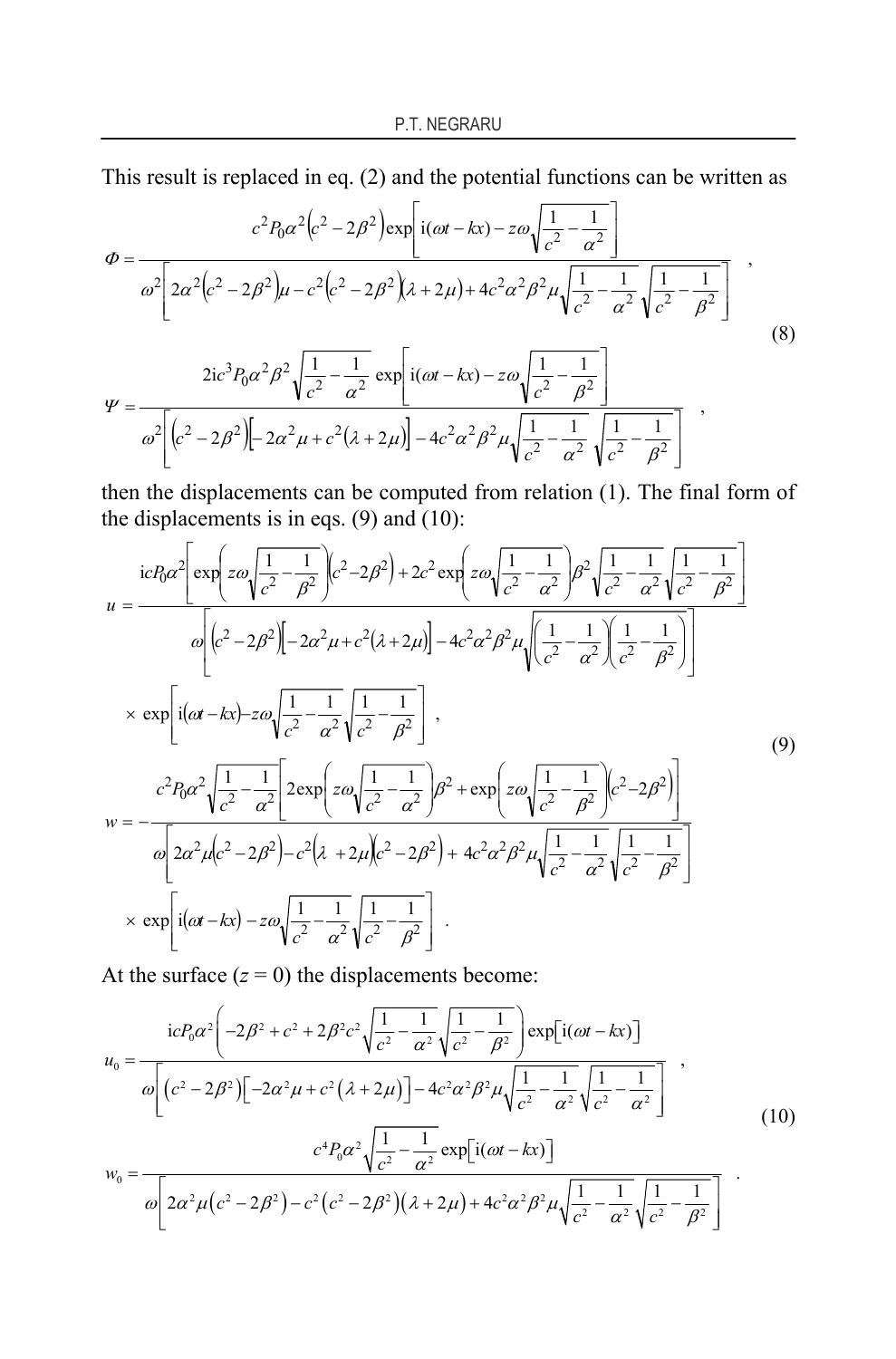In the original derivation of the formula (Sorrells 1971) velocity *c* is very small compared to the shear or compressional wave velocity of the medium and the expression was considerably simplified. In our case, the velocity is approximately constant and is equal to the velocity of sound in air  $(c = 330 \text{ m/s})$ , and can even exceed the shear wave velocity of the medium for the soft materials. Therefore, all the terms need to be taken into account in the computation of the displacements. In addition, the observations used to match the theoretical displacements were long period recordings below 1 Hz, whereas the present study uses signals with dominant frequency around 2 Hz.

#### References

- Anglin, F.M., and R.A.W. Haddon (1987), Meteoroid sonic shock-wave-generated seismic signals observed at a seismic array, *Nature* **328**, 607-609, DOI: 10.1038/328607a0.
- Bonilla, L.F., J.H. Steidl, G.T. Lindley, A.G. Tumarkin, and R.J. Archuleta (1997), Site amplification in the San Fernando Valley, California: Variability of site-effect estimation using the S-wave, coda and H/V methods, *Bull. Seism. Soc. Am.* **87**, 3, 710-730.
- Boore, D.M., and W.B. Joyner (1997), Site amplifications for generic rock sites, *Bull. Seism. Soc. Am*. **87**, 2, 327-341.
- Borcherdt, R.D. (1994), Estimates of site-dependent response spectra for design (methodology and justification), *Earthq. Spectra* **10**, 4, 617-653, DOI: 10.1193/1.1585791.
- Capon, J. (1969a), High-resolution frequency-wavenumber spectrum analysis, *Proc. IEEE* **57**, 8, 1408-1418, DOI: 10.1109/PROC.1969.7278.
- Capon, J. (1969b), Investigation of long-period noise at the Large Aperture Seismic Array, *J. Geophys. Res.* **74**, 12, 3182-3193, DOI: 10.1029/JB074i012p03182.
- Castro, R.R., M. Mucciarelli, F. Pacor, and C. Petrungaro (1997), S-wave siteresponse estimates using horizontal-to-vertical spectral ratios, *Bull. Seism. Soc. Am*. **87**, 1, 256-260.
- Chen, S.-Z., and G.M. Atkinson (2002), Global comparisons of earthquake source spectra, *Bull. Seism. Soc. Am.* **92**, 3, 885-895, DOI: 10.1785/0120010152.
- Chilo, J. (2008), Feature extraction for low-frequency signal classification, Ph.D. Thesis, Department of Physics, Royal Institute of Technology, Stockholm, Sweden.
- Chilo, J., A. Jabor, L. Liszka, Å.J. Eide, T. Lindblad, and L. Persson (2006), Infrasonic and seismic signals from earthquake and explosions in Arequipa, Peru, Western Pacific Geophysics Meeting, 24-27 July 2006, Beijing.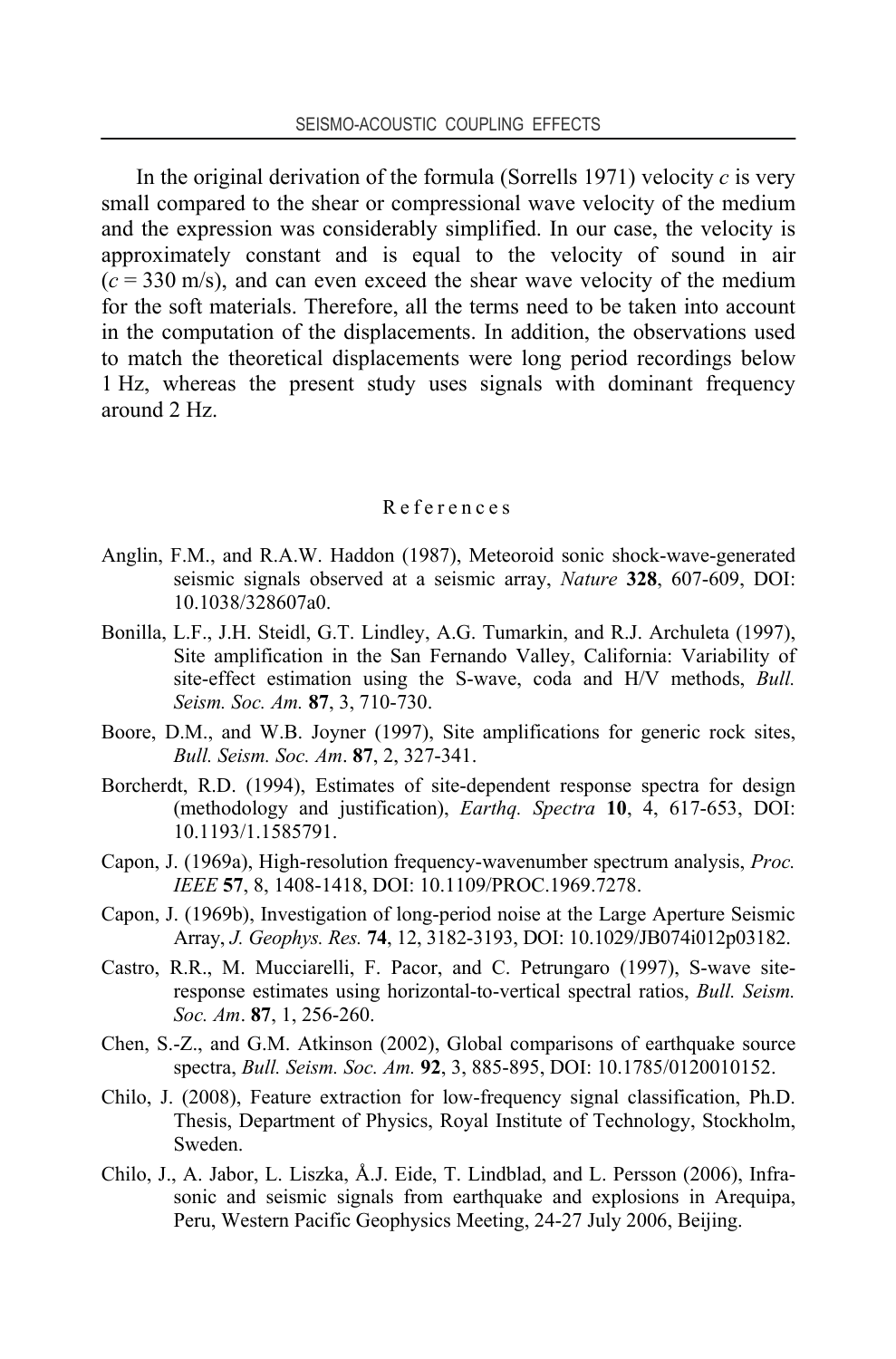- Donn, W.L., I. Dalins, V. McCarty, M. Ewing, and G. Kaschak (1971), Air-coupled seismic waves at long range from Apollo launchings, *Geophys. J. Roy. Astron. Soc.* **26**, 1-4, 161-171, DOI: 10.1111/j.1365-246X.1971.tb03389.x.
- Evers, L.G., L. Ceranna, H.W. Haak, A. Le Pichon, and R.W. Whitaker (2007), A seismoacoustic analysis of the gas-pipeline explosion near Ghislenghien in Belgium, *Bull. Seism. Soc. Am.* **97**, 4147-425, DOI: 10.1785/0120060061.
- Field, E.H., and K.H. Jacob (1995), A comparison and test of various site-response estimation techniques, including three that are not reference-site dependent, *Bull. Seism. Soc. Am.* **85**, 4, 1127-1143.
- Goforth, T.T., and J.A. McDonald (1970), A physical interpretation of seismic waves induced by sonic booms, *J. Geophys. Res.* **75**, 26, 5087-5092, DOI: 10.1029/JB075i026p05087.
- Herrin, E.T, J. Bonner, P. Golden, C. Hayward, G. Sorrells, J. Swanson, and I.M. Tibuleac (1998), Reducing false alarms with seismo-acoustic synergy, Proc. 20th Annual Seismic Research Symposium on Monitoring a Comprehensive Nuclear-Test-Ban Treaty, 21-23 September 1998, Santa Fe, NM.
- Herrin, E., J.L. Bonner, P. Golden, C. Hayward, G.G. Sorrells, J. Swanson, and I.M. Tibuleac (1999), Reducing false alarms with seismo-acoustic synergy, Proc. 21st Seismic Research Symposium: Technologies for Monitoring the Comprehensive Nuclear-Test-Ban Treaty, 21-24 September 1999, Las Vegas, NV.
- Langston, C.A. (2004), Seismic ground motions from a bolide shock wave, *J. Geophys. Res.* **109**, B12309, DOI: 101029/2004JB003167.
- Martin, G.R., and R. Dobry (1994), Earthquake site response and seismic code provisions, *NCEER Bull.* **8**, 4, 1-6.
- Mayeda, K., S. Koyanagi, and K. Aki (1991), Site amplification from S-wave coda in the Long Valley caldera region, California, *Bull. Seism. Soc. Am*. **81**, 6, 2194-2213.
- McDonald, J.A., and T.T. Goforth (1969), Seismic effects of sonic booms: Empirical results, *J. Geophys. Res.* **74**, 10, 2637-2647, DOI: 10.1029/JB074i010p 02637.
- McKenna, M.H., and E.T. Herrin (2006), Validation of infrasonic waveform modeling using observations of the STS107 failure upon reentry, *Geophys. Res. Lett*. **33**, L06811, DOI: 10.1029/2005GL024801.
- NVAR Certification Manual (1999), Prepared for the Preparatory Commission for the Comprehensive Nuclear-Test-Ban Treaty Organization Provisional Technical Secretariat International Monitoring System Division.
- Phillips, W.S., and K. Aki (1986), Site amplification of coda waves from local earthquakes in central California, *Bull. Seism. Soc. Am.* **76**, 3, 627-648.
- Riepl, J., P.-Y. Bard, D. Hatzfeld, C. Papaioannou, and S. Nechtschein (1998), Detailed evaluation of site-response estimation methods across and along the